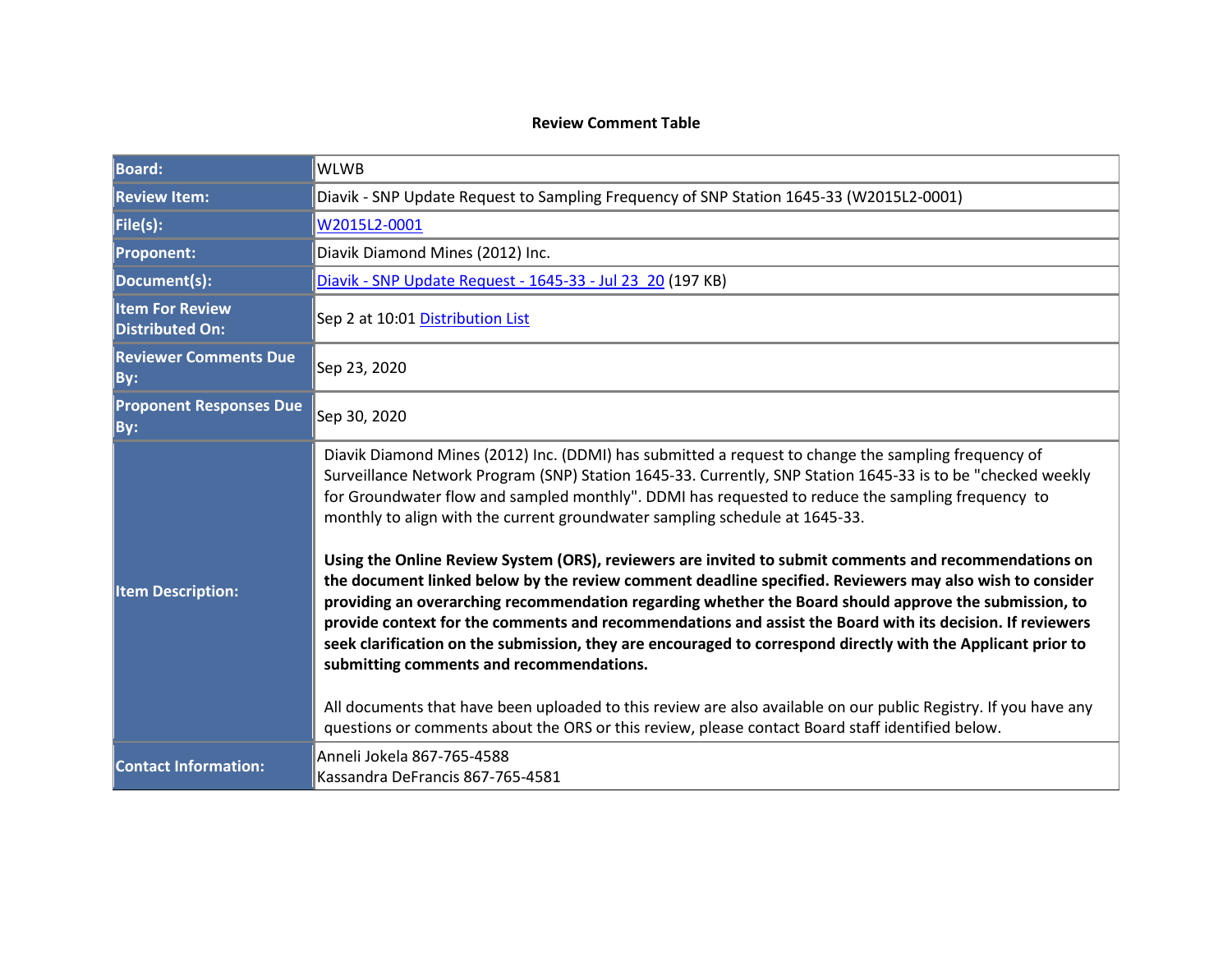### **Comment Summary**

|           | Diavik Diamond Mines (2012) Inc. (Proponent)                                 |                                                                                                                                                                                                                                                                                                                             |                                                                                                                                               |  |
|-----------|------------------------------------------------------------------------------|-----------------------------------------------------------------------------------------------------------------------------------------------------------------------------------------------------------------------------------------------------------------------------------------------------------------------------|-----------------------------------------------------------------------------------------------------------------------------------------------|--|
| ID.       | <b>Topic</b>                                                                 | <b>Reviewer Comment/Recommendation</b>                                                                                                                                                                                                                                                                                      | <b>Proponent Response</b>                                                                                                                     |  |
| $\vert$ 1 | <b>General File</b>                                                          | Comment (doc) Cover Letter Re Response to<br><b>Reviewer Comments</b><br>Recommendation                                                                                                                                                                                                                                     |                                                                                                                                               |  |
|           | <b>Environment and Climate Change Canada: Cari-Lyn Epp</b>                   |                                                                                                                                                                                                                                                                                                                             |                                                                                                                                               |  |
| ID        | <b>Topic</b>                                                                 | <b>Reviewer Comment/Recommendation</b>                                                                                                                                                                                                                                                                                      | <b>Proponent Response</b>                                                                                                                     |  |
| $\vert$ 1 | General                                                                      | <b>Comment No comments at this time.</b><br><b>Recommendation N/A</b>                                                                                                                                                                                                                                                       | Sep 30: DDMI would like to thank ECCC for the<br>review. DDMI has no further comments.                                                        |  |
|           | <b>Fisheries and Oceans Canada: Nicholas Wasilik</b>                         |                                                                                                                                                                                                                                                                                                                             |                                                                                                                                               |  |
| ID.       | <b>Topic</b>                                                                 | <b>Reviewer Comment/Recommendation</b>                                                                                                                                                                                                                                                                                      | <b>Proponent Response</b>                                                                                                                     |  |
| 1         | <b>SNP Update Request to</b><br>Sampling Frequency of<br>SNP Station 1645-33 | <b>Comment</b> Fisheries and Oceans Canada has<br>reviewed the request and has no comments at this<br>ltime.<br><b>Recommendation Fisheries and Oceans Canada has</b><br>reviewed the request and has no recommendations<br>at this time.                                                                                   | Sep 30: DDMI would like to thank DFO for the<br>review. DDMI has no further comments.                                                         |  |
|           |                                                                              | GNWT - ENR - EAM (Environmental Assessment and Monitoring): Central Email GNWT                                                                                                                                                                                                                                              |                                                                                                                                               |  |
| ID.       | <b>Topic</b>                                                                 | <b>Reviewer Comment/Recommendation</b>                                                                                                                                                                                                                                                                                      | <b>Proponent Response</b>                                                                                                                     |  |
| 3         | <b>General File</b>                                                          | Comment (doc) ENR Letter with Comments and<br>Recommendations<br>Recommendation                                                                                                                                                                                                                                             |                                                                                                                                               |  |
| 1         | Topic: SNP 1645-33<br><b>Monitoring Frequency</b>                            | <b>Comment</b> Based on consistent insufficient water for<br>analysis at SNP station 1645-33, ENR does not have<br>any concerns about DDMI's request to reduce the<br>monitoring frequency to monthly to coincide with<br>the sampling schedule; however, if future samples<br>detect hydrocarbons, ENR recommends that the | Sep 30: DDMI acknowledges ENR's recommendation<br>that the proposed change to the monioring<br>frequency at SNP Station 16-45-33 be approved. |  |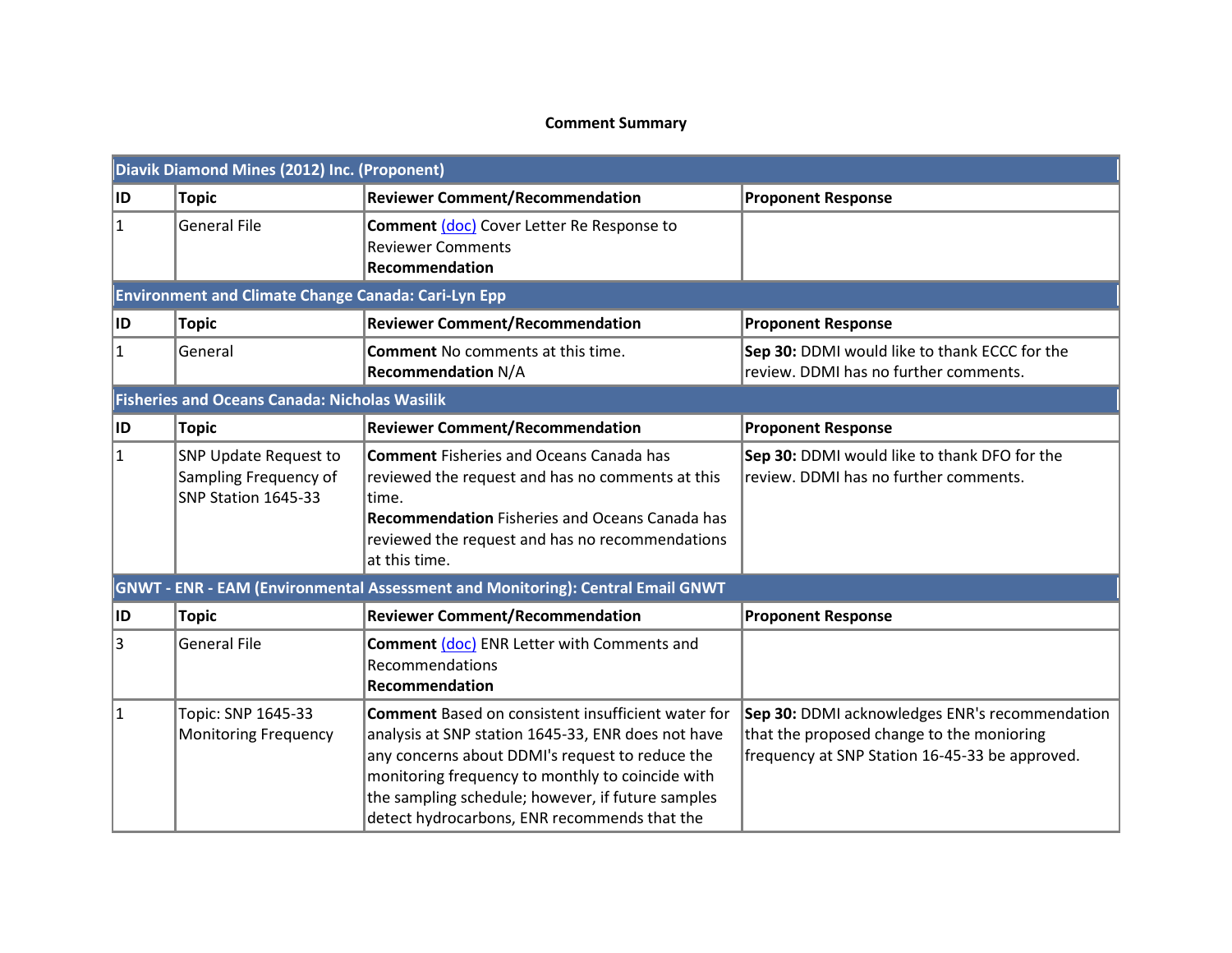|                                                  |                                      | monitoring frequency be re-evaluated to ensure<br>appropriate monitoring of groundwater flow near<br>the Bulk Fuel Storage.<br>Recommendation 1) ENR recommends that the<br>monitoring frequency at SNP 1645-33 be reduced to<br>monthly, as proposed by DDMI, to coincide with the<br>sampling schedule.                                                                                                                                                                                                                                                                                                                                                     |                                                                                                                                                                                                                                                                                                                                                                                                                                                                                                                                                                                                                                                                                     |
|--------------------------------------------------|--------------------------------------|---------------------------------------------------------------------------------------------------------------------------------------------------------------------------------------------------------------------------------------------------------------------------------------------------------------------------------------------------------------------------------------------------------------------------------------------------------------------------------------------------------------------------------------------------------------------------------------------------------------------------------------------------------------|-------------------------------------------------------------------------------------------------------------------------------------------------------------------------------------------------------------------------------------------------------------------------------------------------------------------------------------------------------------------------------------------------------------------------------------------------------------------------------------------------------------------------------------------------------------------------------------------------------------------------------------------------------------------------------------|
| 2                                                | None                                 | <b>Comment None</b><br>Recommendation 2) ENR recommends that if future<br>sample results detect hydrocarbons, that the<br>monitoring frequency be re-evaluated to ensure<br>appropriate monitoring of groundwater flow south<br>of the Main Tank Farm nearest to the Bulk Fuel<br>Storage.                                                                                                                                                                                                                                                                                                                                                                    | Sep 30: DDMI agrees with ENR's recommendation<br>that if hydrocarbons are detected in a groundwater<br>sample from SNP Station 1645-33, the monitoring<br>frequency of monthly should be re-evaluated. DDMI<br>also notes that the south tank farm area is bermed<br>and lined with an HDP liner. DDMI inspects the tanks<br>and ground frequently for signs of leakage and or<br>spills and to ensure the liner is not compromised.                                                                                                                                                                                                                                                |
| North Slave Metis Alliance: Adelaide Mufandaedza |                                      |                                                                                                                                                                                                                                                                                                                                                                                                                                                                                                                                                                                                                                                               |                                                                                                                                                                                                                                                                                                                                                                                                                                                                                                                                                                                                                                                                                     |
| ID                                               | <b>Topic</b>                         | <b>Reviewer Comment/Recommendation</b>                                                                                                                                                                                                                                                                                                                                                                                                                                                                                                                                                                                                                        | <b>Proponent Response</b>                                                                                                                                                                                                                                                                                                                                                                                                                                                                                                                                                                                                                                                           |
| $\vert$ 1                                        | <b>SNP Update request</b><br>1645-33 | <b>Comment</b> DDMI reports that " This station was<br>established to monitor and sample the water<br>downgradient of the Bulk Fuel Storage. From 2011 to<br>present, only 1 weekly inspection event in 2017<br>resulted in sample collection at SNP station 1645-33<br>as the sampling well has consistently had insufficient<br>amounts of sample water for analysis or has been<br>completely dry.''<br>Recommendation NSMA recommends a gradual<br>reduction in sampling frequency; that sampling is<br>done twice monthly instead of once a month with<br>the view that potential hydrocarbon leaks are not<br>missed. NSMA recommends finding different | Sep 30: Based on the records of a single successful<br>sampling event in the last 10 years of monitoring,<br>and from a risk-based perspective, DDMI believes<br>that the proposed reduction of monitoring of SNP<br>Station 1645-33 from weekly to monthly is<br>appropriate. DDMI notes that the likelihood of<br>hydrocarbon leakage to ground and thus<br>hydrocarbons in groundwater from the south tank<br>farm is low as the tank farm area is bermed and lined<br>with an HDP liner. DDMI inspects the tanks and<br>ground frequently for signs of leakage and or spills<br>and to ensure the liner is not compromised. DDMI<br>also notes that the current location of SNP |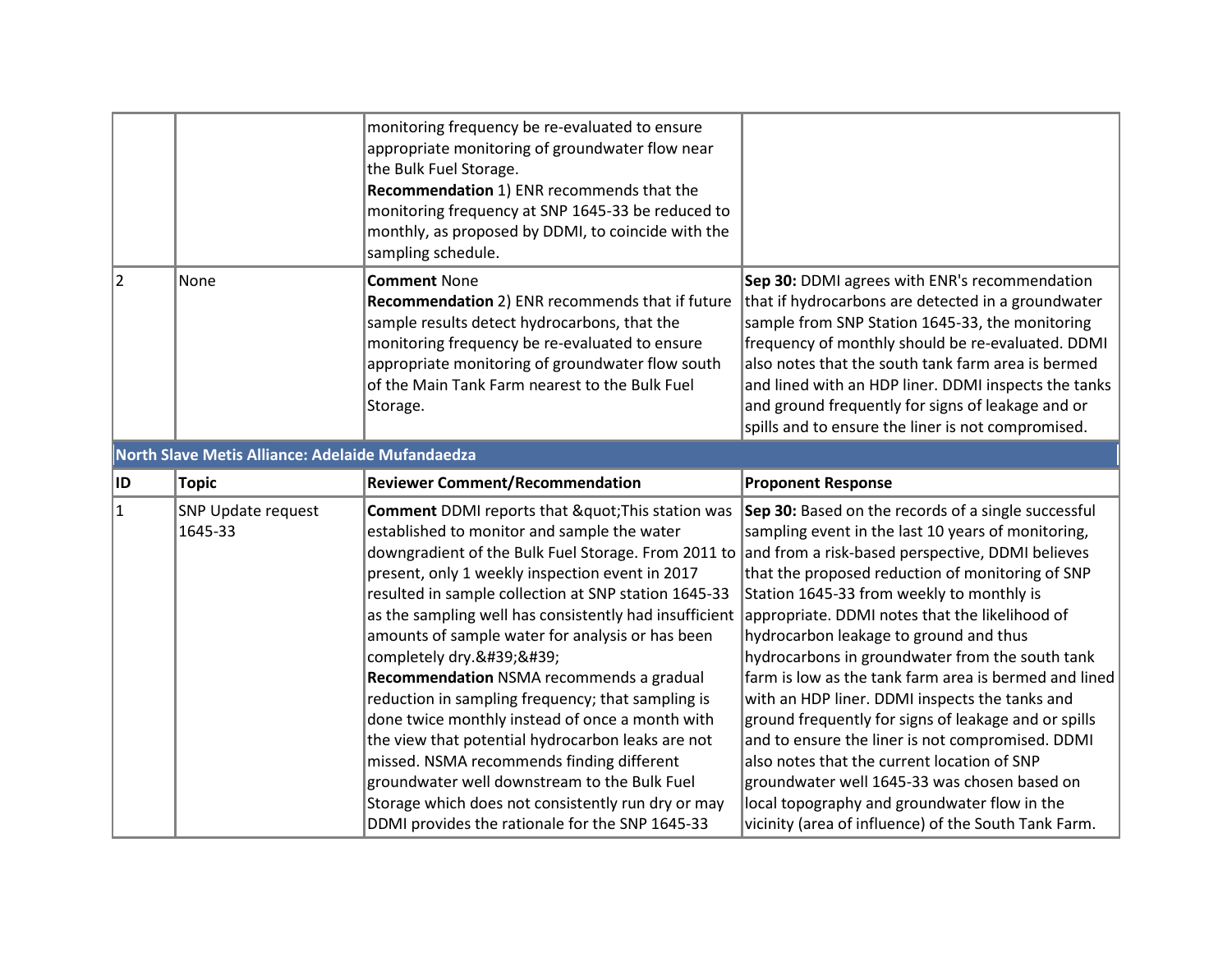|     |                                  | being ideal for water sample collection.<br>                                                                                                                                                                                                                                                                                                                                                                                                                                                                                                                                                                                                                                                                                                                                                                                                                                                                                                                                                                                                                                                                                       | The current location is consistently dry due to<br>permafrost; hence, moving it to another location<br>within the vicinity of the South Tank Farm would<br>yield the same results due to the nature of the<br>permafrost distribution in the area.                                                                                                                                                                                                                                                                                                                                                                                                                                                                                                                                                                                                                                                                                                                                                                                                                                                                                                                                                                                                                                                                                                                                                                                         |
|-----|----------------------------------|------------------------------------------------------------------------------------------------------------------------------------------------------------------------------------------------------------------------------------------------------------------------------------------------------------------------------------------------------------------------------------------------------------------------------------------------------------------------------------------------------------------------------------------------------------------------------------------------------------------------------------------------------------------------------------------------------------------------------------------------------------------------------------------------------------------------------------------------------------------------------------------------------------------------------------------------------------------------------------------------------------------------------------------------------------------------------------------------------------------------------------|--------------------------------------------------------------------------------------------------------------------------------------------------------------------------------------------------------------------------------------------------------------------------------------------------------------------------------------------------------------------------------------------------------------------------------------------------------------------------------------------------------------------------------------------------------------------------------------------------------------------------------------------------------------------------------------------------------------------------------------------------------------------------------------------------------------------------------------------------------------------------------------------------------------------------------------------------------------------------------------------------------------------------------------------------------------------------------------------------------------------------------------------------------------------------------------------------------------------------------------------------------------------------------------------------------------------------------------------------------------------------------------------------------------------------------------------|
|     | <b>WLWB: Kassandra DeFrancis</b> |                                                                                                                                                                                                                                                                                                                                                                                                                                                                                                                                                                                                                                                                                                                                                                                                                                                                                                                                                                                                                                                                                                                                    |                                                                                                                                                                                                                                                                                                                                                                                                                                                                                                                                                                                                                                                                                                                                                                                                                                                                                                                                                                                                                                                                                                                                                                                                                                                                                                                                                                                                                                            |
| ID. | Topic                            | <b>Reviewer Comment/Recommendation</b>                                                                                                                                                                                                                                                                                                                                                                                                                                                                                                                                                                                                                                                                                                                                                                                                                                                                                                                                                                                                                                                                                             | <b>Proponent Response</b>                                                                                                                                                                                                                                                                                                                                                                                                                                                                                                                                                                                                                                                                                                                                                                                                                                                                                                                                                                                                                                                                                                                                                                                                                                                                                                                                                                                                                  |
| 1   | 1645-33 Groundwater<br>Well      | <b>Comment</b> The rationale for SNP station 1645-33 in<br>the Licence is " to monitor water down<br>gradient of Bulk Fuel Storage". DDMI reported<br>that there has been only one groundwater sample<br>collected from 1645-33 between 2011 and present,<br>because the well has either been dry, frozen or did<br>not contain a sufficient quantity of groundwater to<br>sample. Based on the information provided, it is<br>unclear if groundwater is never present down<br>gradient of the Bulk Fuel Storage or if the<br>location/depth of the groundwater well is unable to<br>capture groundwater present in the area.<br>Recommendation (1) Can DDMI provide possible<br>explanations for why the well has been consistently<br>dry? (2) In DDMI's opinion, would a<br>groundwater well at another location or depth,<br>south of the tank farm, also be consistently dry?<br>Why or why not? (3) If there were leaks from the<br>tank farm, and presuming that the groundwater well<br>at 1645-33 was dry or frozen, then how would DDMI<br>monitor effects from a leak at the tank farm to the<br>receiving environment? | Sep 30: (1) The groundwater well is likely dry due to<br>continuous permafrost and a thin active layer that is<br>unfrozen for a short period each year. The well<br>location has remained relatively frozen to date based<br>on the last 10 years of monitoring and data. (2)<br>DDMI also notes that the current location of SNP<br>groundwater well 1645-33 was chosen based on<br>local topography and groundwater flow in the<br>vicinity of the South Tank Farm and its proximity to<br>Lac de Gras. DDMI believes that creating another<br>well at another location in the vicinity (area of<br>influence) of the Tank Farm would yield the same<br>results as the ground would likely also be frozen at a<br>similar depth due to permafrost. Also, a deeper well<br>will only encounter additional permafrost. DDMI<br>further notes that some other SNP stations for<br>groundwater at the Diavik site (SNP 1645-28 to 32)<br>are now inactive due to similar environmental<br>conditions. (3) DDMI notes that the South Tank Farm<br>is fully lined and bermed and there is no reason to<br>date to believe that the integrity of the liner has<br>been compromised. The South Tank Farm is<br>inspected frequently by Diavik site maintenance and<br>environment personnel to ensure/confirm that the<br>rockfill overlying the liner is free of signs of spills. In<br>the unlikely scenario that there is a spill event on a |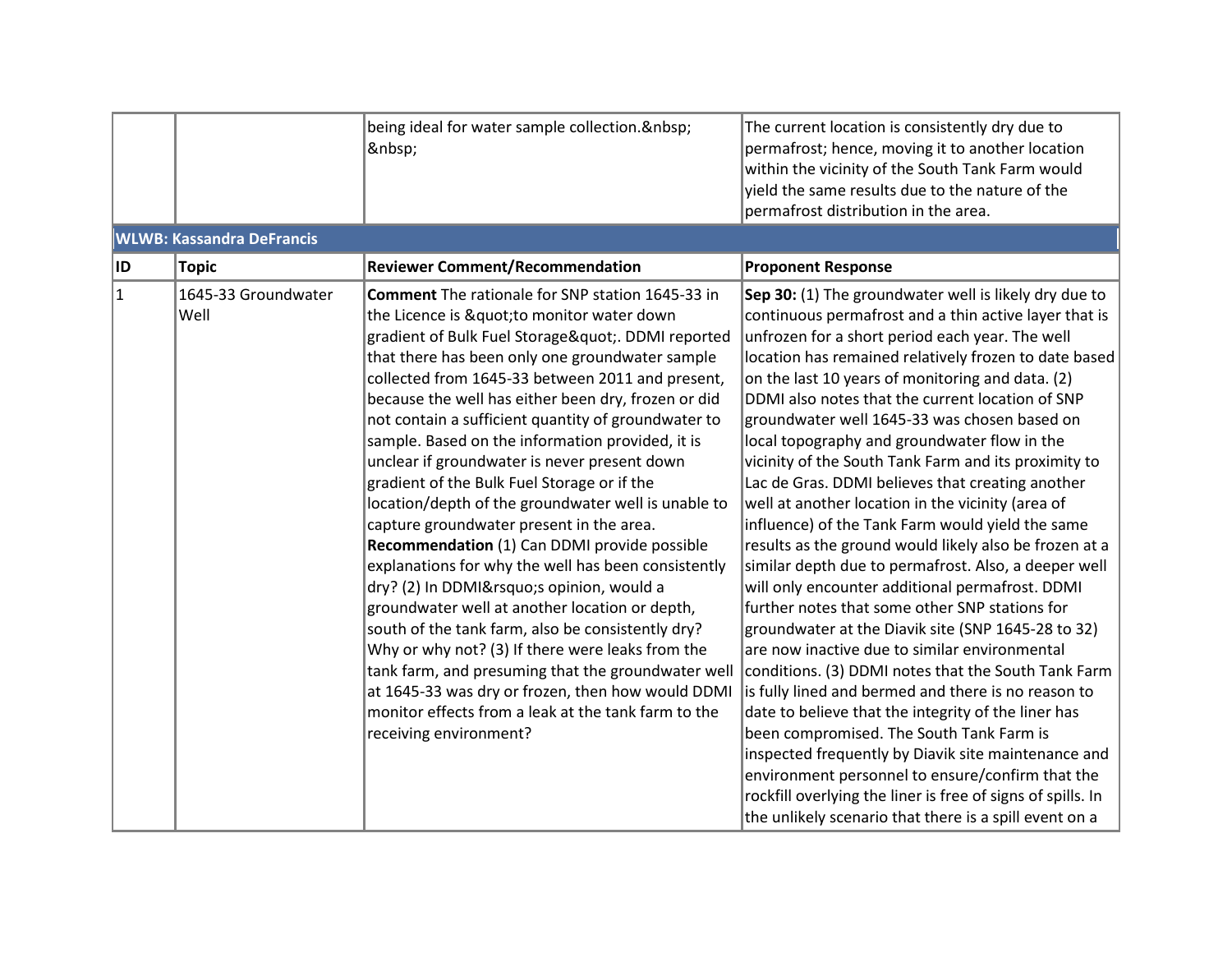|  | compromised liner, the current SNP Station 1645-33 |
|--|----------------------------------------------------|
|  | will be the ideal location to monitor for          |
|  | hydrocarbons moving through the active layer.      |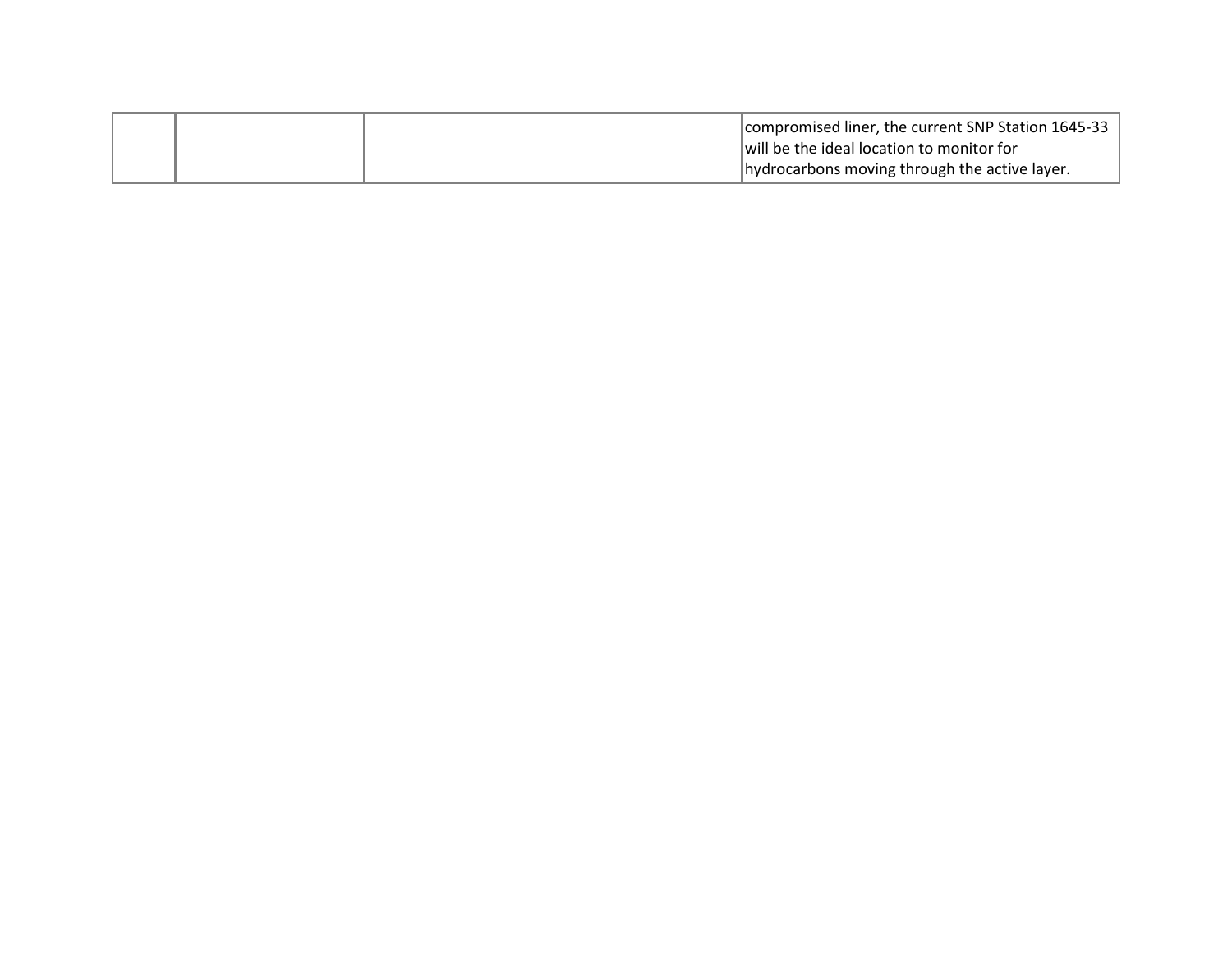Government of Gouvernement des Northwest Territories Territoires du Nord-Ouest

September 23, 2020

Joseph Mackenzie Chair Wekeezhii Land and Water Board #1-4905 48th Street Yellowknife, NT X1A 3S3

Dear Mr. Mackenzie,

**Re: Diavik Diamond Mines Inc.** W**ater Licence – W2015L2-0001 SNP Update Request Sampling Frequency of SNP Station 1645-33 Request for Comment**

The Department of Environment and Natural Resources (ENR), Government of the Northwest Territories has reviewed the update request at reference based on its mandated responsibilities under the *Environmental Protection Act*, the *Forest Management Act*, the *Forest Protection Act*, the *Species at Risk (NWT) Act*, the *Waters Act* and the *Wildlife Act* and provides the following comments and recommendations for the consideration of the Board.

## **Topic 1: SNP 1645-33 Monitoring Frequency**

## **Comment(s):**

Based on consistent insufficient water for analysis at SNP station 1645-33, ENR does not have any concerns about DDMI's request to reduce the monitoring frequency to monthly to coincide with the sampling schedule; however, if future samples detect hydrocarbons, ENR recommends that the monitoring frequency be re-evaluated to ensure appropriate monitoring of groundwater flow near the Bulk Fuel Storage.

## **Recommendation(s):**

1) ENR recommends that the monitoring frequency at SNP 1645-33 be reduced to monthly, as proposed by DDMI, to coincide with the sampling schedule.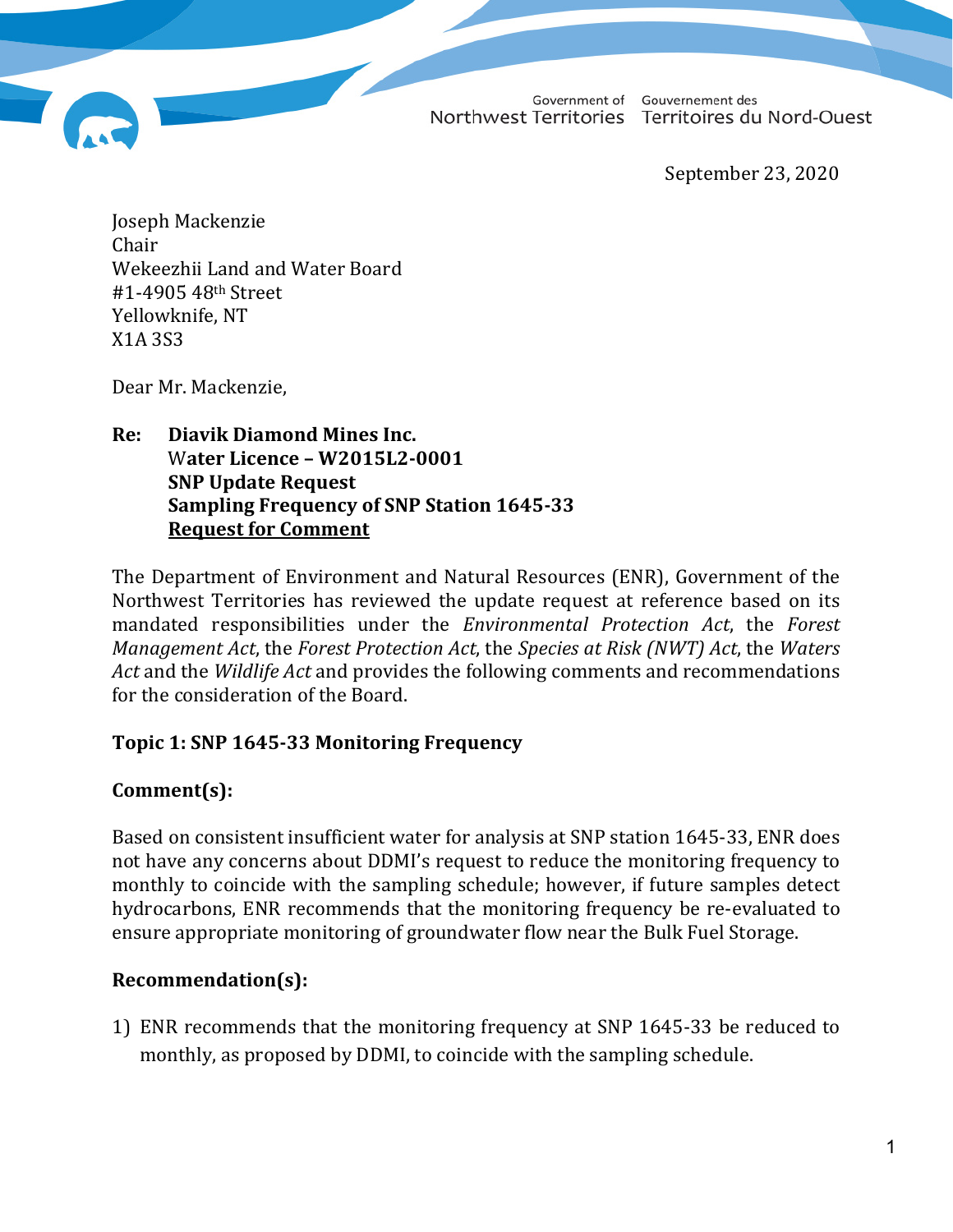2) ENR recommends that if future sample results detect hydrocarbons, that the monitoring frequency be re-evaluated to ensure appropriate monitoring of groundwater flow south of the Main Tank Farm nearest to the Bulk Fuel Storage.

Comments and recommendations were provided by ENR technical experts in the Water Management and Monitoring Division and the North Slave Region and were coordinated and collated by the Environmental Assessment and Monitoring Section (EAM), Environmental Stewardship and Climate Change Division.

Should you have any questions or concerns, please do not hesitate to contact Patrick Clancy, Environmental Regulatory Analyst at (867) 767-9233 Ext: 53096 or email patrick clancy@gov.nt.ca.

Sincerely,

Wearf

Patrick Clancy Environmental Regulatory Analyst Environmental Assessment and Monitoring Section Environmental Stewardship and Climate Change Division Department of Environment and Natural Resources Government of the Northwest Territories